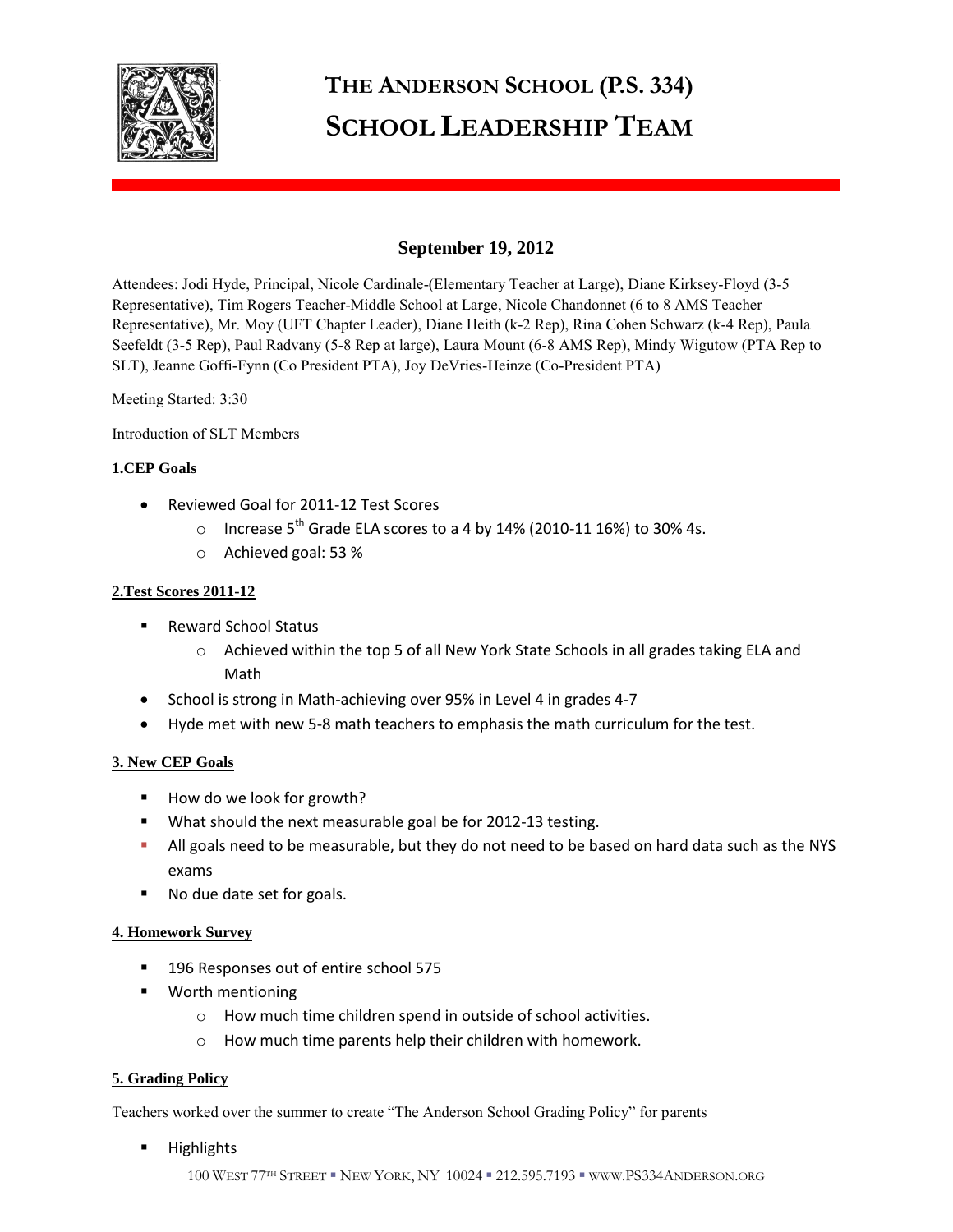- o Missing Homework-Child will stay in extended day the day following the missing homework to complete.
- o Students will receive a separate grade from homework. Homework will not be considered in their semester grade.
- o Semester grade will be based on class work and tests
- $\circ$  A child with an IEP, a document which states what services and accommodations a child with special needs is entitled to receive special consideration with the grading policy
- o Extenuating circumstances-religious holidays and illness will be reviewed on a case by case basis.
- o The policy will be posted on Anderson School Website

## 6. F&P Document

- **Bench Mark System that rates reading ability** 
	- o Books given a letter to correspond to difficulty level
	- o Children assessed in May/June and re-evaluated each Fall
	- $\circ$  Child is expected to travel through the alphabet as each difficulty level is achieved.
	- o Posted on Website

## 7.MS Math Curriculum

- A number of parents have raised concern that the  $6<sup>th</sup>$  grade math curriculum this year appears, from the classes so far and the Syllabus, to mostly cover what the  $6<sup>th</sup>$  graders learned last year. It appears to some parents that the new math teachers in the middle school are not yet up to speed regarding what the students learned in previous years.
- Ms. Hyde stated that the scope and sequence is being reviewed with the new faculty.
- It was suggested that accelerated math in  $7<sup>th</sup>$  grade should be given a new title
	- Difference:
		- honors vs non honors is speed in which they teach the material
		- Timing of the test- January vs June for the Regents
	- A students' placement is determined by
		- Assessment test given in  $6<sup>th</sup>$  grade
		- Math grade
		- Teacher evaluation/discussion

#### 8. Dismissal

- **Must have a note for a change in pick-up**
- $\blacksquare$  Middle School and  $5^{th}$  grade entry-better flow to lockers

## 9. Responsibilities of SLT Grade Reps

- **Ask for additions to agenda**
- **Distribute minutes within one week of meeting**